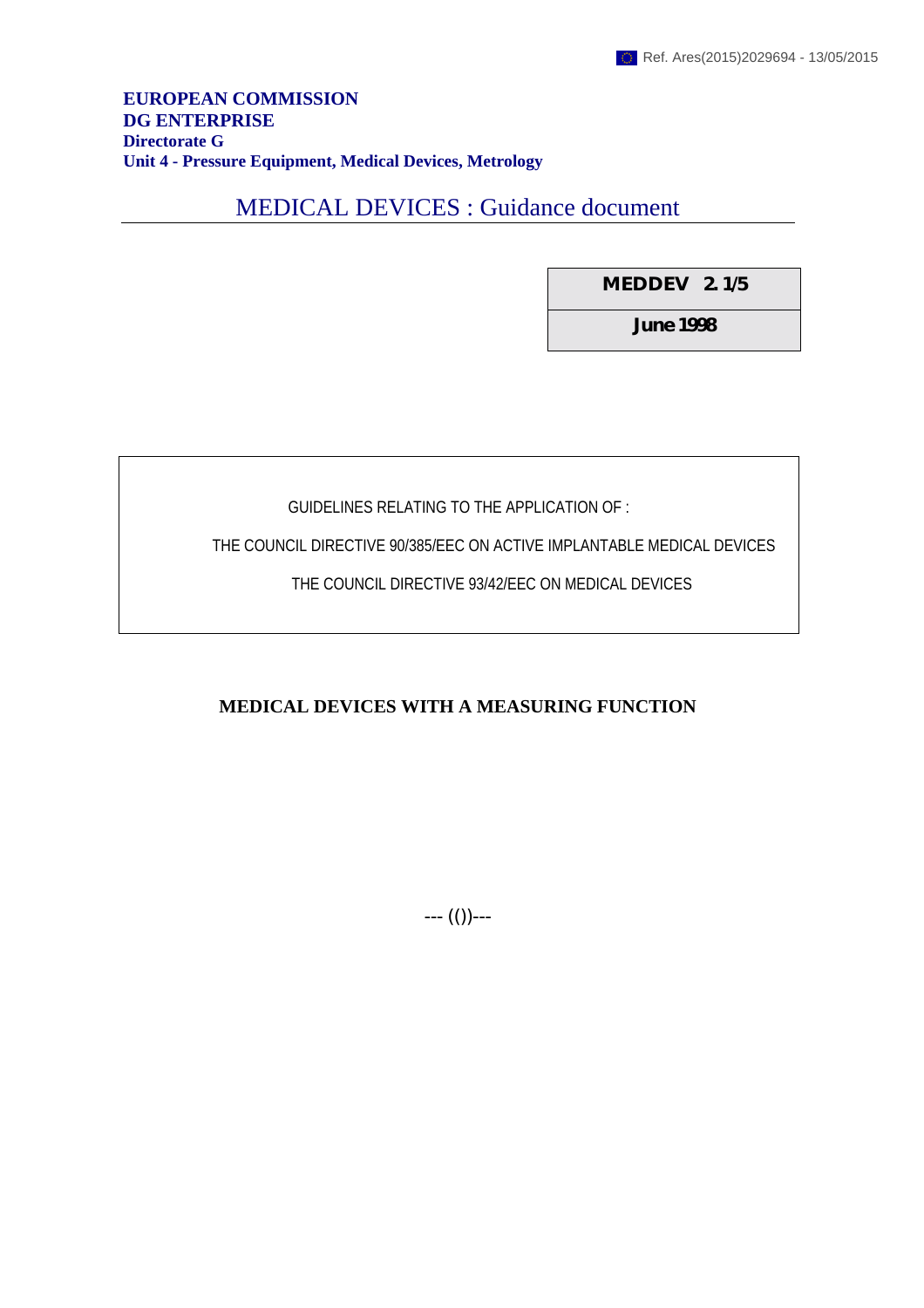## **Background**

Annex VII, paragraph 5 of MDD requires for class I devices with a measuring function that the manufacturer must also follow one of the procedures referred to in annex IV, V or VI, for the «aspects of manufacture concerned with the conformity of the products with the metrological requirements ».

It is therefore necessary to specify criteria for the existence of a « measuring function » in a medical device.

## **Criteria for devices with a measuring function**

The following criteria, if fulfilled together, indicate that a device has a measuring function:

#### **a) The device is intended by the manufacturer to measure:**

- quantitatively a physiological or anatomical parameter, or
- a quantity or a qualifiable characteristic of energy or of substances delivered to or removed from the human body.

## **b) The result of the measurement**

- is displayed in legal units or other acceptable units within the meaning of Directive 80/181/ECC<sup>1</sup> or
- is compared to at least one point of reference indicated in legal units or other acceptable units in compliance with the pre-mentioned directive.
- **c)** The intended purpose implies accuracy, claimed explicitly or implicitly, where a non-compliance with the implied accuracy could result in a significant adverse effect on the patient's health and safety.
- Note 1: The expression « claimed implicitly » covers cases where the user, on the basis of the designation of the device or of its accompanying documents, or on the basis of the common use is entitled to expect accuracy where the accuracy of the measurement has an impact on the diagnosis or therapy of the patient.
- Note 2: Measuring activities during the manufacturing process including those for calibration purposes are not covered by this recommendation and do not imply a measuring function of the manufactured device.

#### **Examples for devices with a measuring function**

device for measuring body temperature.

 $\overline{a}$ 

<sup>1</sup> OJ n° L39/40, 15.2.1980 as amended by Directive 89/617/EEC, OJ n° L357/28, 7.12.1989